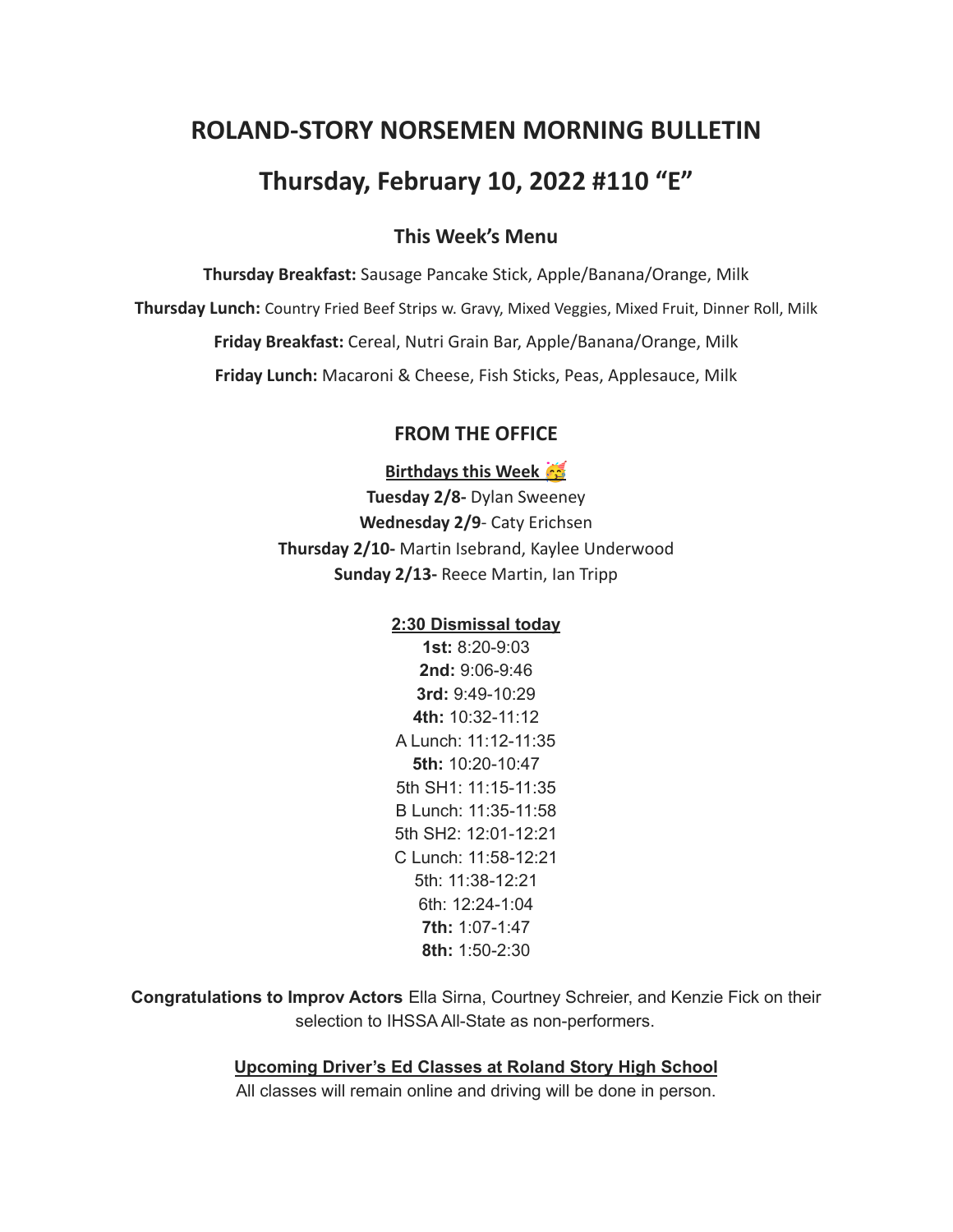## March 28-April 29 June 6-June 30 [Click](http://streetsmartsdriversed.com/) here to register.

**There will be two more public informational meetings on the upcoming bond issue.** If approved, the March 1 bond would allow Roland-Story to move forward with a series of improvements at Dallas Kray Track & Kerry Van Winkle Field and our surrounding athletic complex facilities.

2/15 7pm at the High School library

2/28 7pm at the Middle School library

Attendees will have opportunities to ask questions and provide feedback.

Learn more: [https://www.rolandstorybond.org](https://www.rolandstorybond.org/?fbclid=IwAR3AJHhy8S8KvQsof-Z44UTrIBXDkOZFSdMyUXMovrg0bH3FkvkTprNkFuM)



**[COUNSELOR FOLDER](https://docs.google.com/document/d/1vmwczNPbDzXe9vFaG5LJMQ7NYDv-i4oQJHybqA65TUc/edit?usp=sharing) (9-12)-Click here**

## **HIGH SCHOOL REGISTRATION 2022-2023**

**Feb. 14:** All student registration sheets are due and should be given to the student's seminar teacher.

### **Scholarship**

Reynold C. Hentges Memorial [Scholarship](https://drive.google.com/file/d/1hjWI_srze5__tTjHVbJ5z3zd1-S63qlS/view?usp=sharing) (IAAI)- \$1,000 due 3/30 must major in a field of education promoting a career in one of the following professions or area of study: Fire Service, Fire Science, Law Enforcement, Law, Fire Protection Engineering, Fire Protection Technology or Insurance.

[StudentScholarships.org](https://drive.google.com/file/d/1hV3dZAuh9FIeLf132rgQi86QgS7AQzZD/view?usp=sharing)